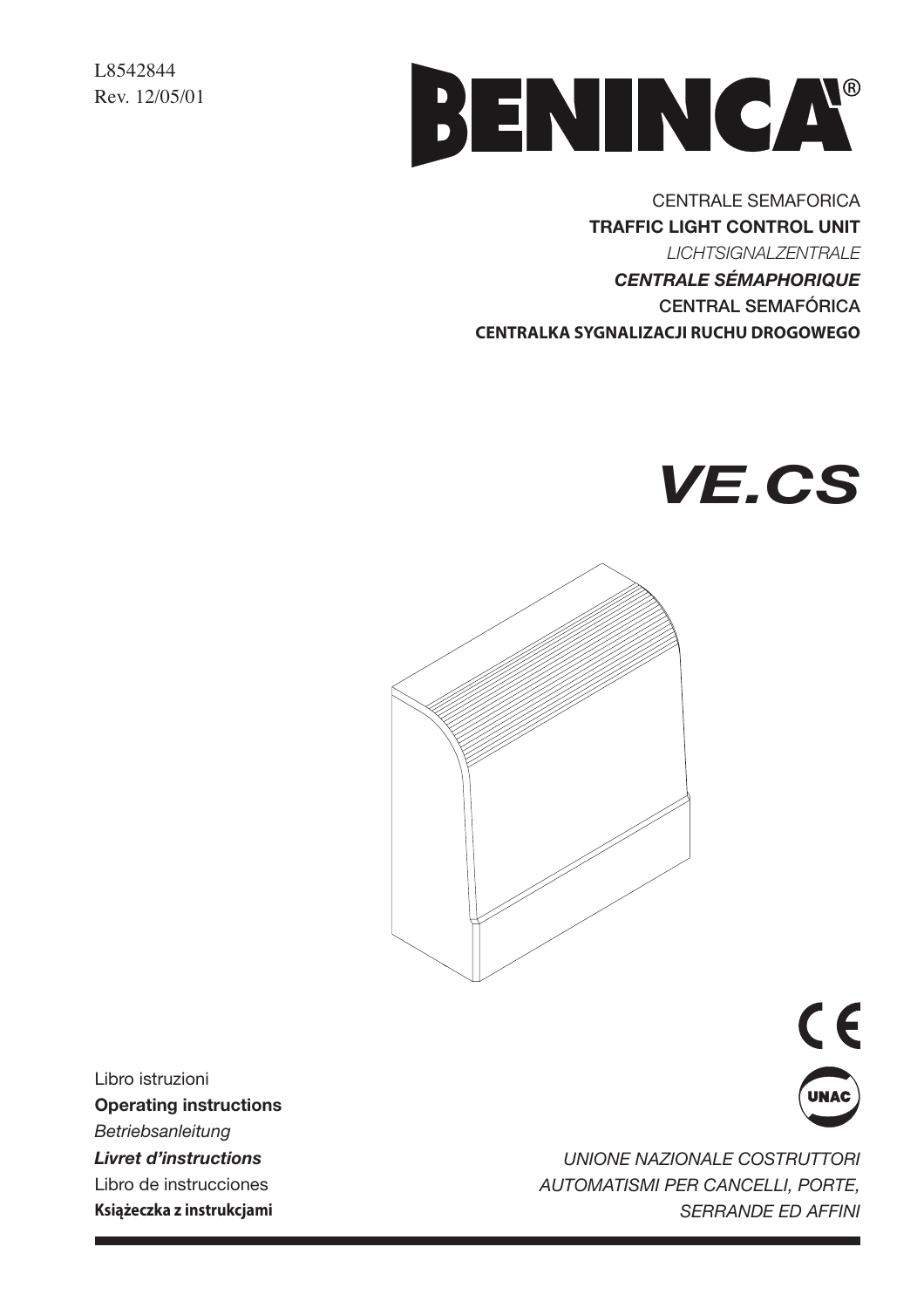Con la presente dichiariamo che il nostro prodotto We hereby declare that our product Hiermit erklaren wir, dass unser Produkt Nous déclarons par la présente que notre produit Por la presente declaramos que nuestro producto Niniejszym oświadczamy że nasz produkt

#### **VE.CS**

è conforme alle seguenti disposizioni pertinenti: complies with the following relevant provisions: folgenden einschlagigen Bestimmungen entspricht: correspond aux dispositions pertinentes suivantes: satisface las disposiciones pertinentes siguientes: zgodny jest z poniżej wyszczególnionymi rozporządzeniami:

Direttiva sulla compatibilità elettromagnetica (89/336/CCE, 93/68/CEE) EMC guidelines (89/336/EEC, 93/68/EEC) EMV-Richtlinie (89/336/EWG, 93/68/EWG) Directive EMV (89/336/CCE, 93/68/CEE) (Compatibilité électromagnétique) Reglamento de compatibilidad electromagnética (89/336/MCE, 93/68/MCE) Wytyczna odnośnie zdolności współdziałania elektromagnetycznego (89/336/EWG, 93/68/EWG)

Direttiva sulla bassa tensione (73/23/CEE, 93/68/CEE) Low voltage guidelines (73/23/EEC, 93/68/EEC) Tiefe Spannung Richtlinie (73/23/EWG, 93/68/EWG) Directive bas voltage (73/23/CEE, 93/68/CEE) Reglamento de bajo Voltaje (73/23/MCE, 93/68/MCE) Wytyczna odnośnie niskiego napięcia (73/23/EWG, 93/68/EWG)

Seminato Suit!

Benincà Luigi, Responsabile legale. Sandrigo, 05/10/2005.



Automatismi Benincà SpA Via Capitello, 45 36066 Sandrigo (VI) ITALIA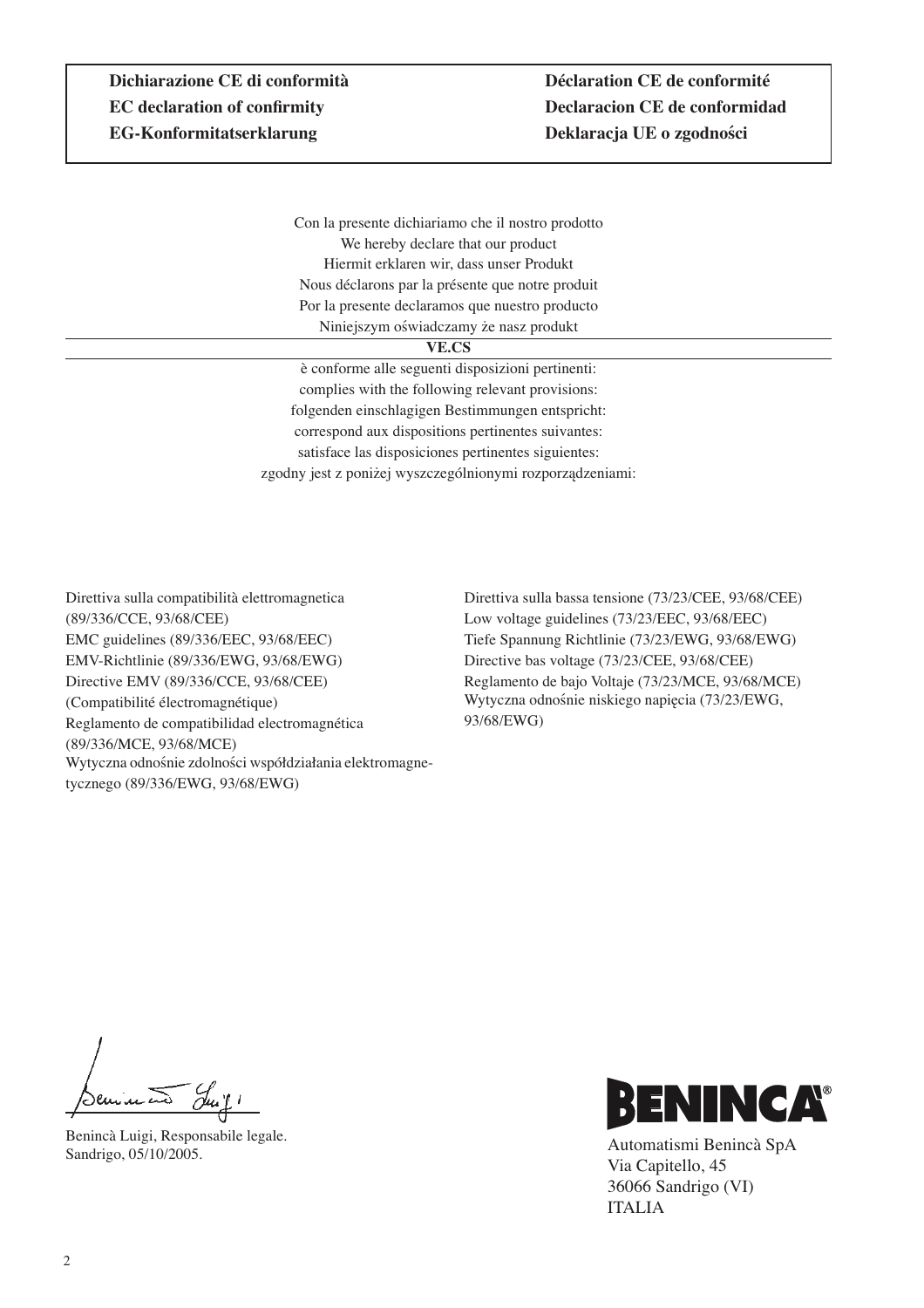# **VE.CS traffic light**

The VE.CS unit allows to control a traffic light system for the access of vehicles in areas where one single entry is available.

# **GENERAL WARNINGS**

- a) The wire connections and the operating logic should be in compliance with regulations in force.
- b) The cables featuring different voltage should be physically detached, or adequately insulated by an additional insulation of at least 1 mm.
- c) The cables should be further fastened in proximity to the terminals.
- d) Check all connections before powering the unit.
- e) Check that setting of the Dip-switches are the required ones.
- f) If the unit is powered, the LED POWER should be on; conversely, check the good condition of

fuses and the 230 Vac be present between terminals 1 / 2 (keep to 1 Phase/2 Neutral).

| <b>Terminal No.</b> | <b>Function</b> | <b>Description</b>                                                                        |
|---------------------|-----------------|-------------------------------------------------------------------------------------------|
| $1 - 2$             | Power supply    | Input 230Vac 50Hz (1-Phase/2-Neutral)                                                     |
| 3                   | L COM           | Common, RED/GREEN lights of both traffic lights                                           |
| 4                   | $V-E$           | Output, GREEN light for EXTERNAL traffic light                                            |
| 5                   | $R-E$           | Output, RED light for EXTERNAL traffic light                                              |
| 6                   | $V-I$           | Output, GREEN light for INTERNAL traffic light                                            |
| $\overline{7}$      | $R-I$           | Output, RED light for INTERNAL traffic light                                              |
| $8 - 9$             | OUT 24 Vac      | Output, power supply of accessories, 24Vac/50mA max.                                      |
| 10                  | <b>GND</b>      | Earth of traffic light module                                                             |
| 11                  | $+24V$          | Common to all control inputs                                                              |
| 12                  | FTC-E           | Input, external sensor (N.C. contact).<br>Enabled only with DIP SWITCH $1 = ON$           |
| 13                  | FTC-I           | Input, internal sensor (N.C. contact).<br>Enabled only with DIP SWITCH $1 = ON$           |
| 14                  | <b>SCA</b>      | Input, enable of output contacts (N.C. contact).<br>Enabled only with DIP SWITCH $1 = ON$ |

## **INPUT/OUTPUT FUNCTIONS**

#### **Dip-Switch function**

**DSW1** "MODE" The traffic light module operating mode is selected.

> Off: Timed operation (The traffic lights switch to red/green at time intervals preset by trimmer).

N.B.: input "SCA" with "+24V" should be short-circuited.

On: Operation through sensors (photocells, magnetic loops,...)

N.B.: The trimmer is not in use. Both outputs go back to "Free" condition if no impulse signal is received by the sensors within 35 seconds from the previous switching.

## **Function of Trimmers**

It allows to adjust the period of time by which the two traffic lights change colour, with timed operating mode (DSW1= OFF).

Adiustment ranges from 10 seconds minimum to 240 seconds maximum.

The minimum time is obtained with trimmer turned completely anti-clockwise.